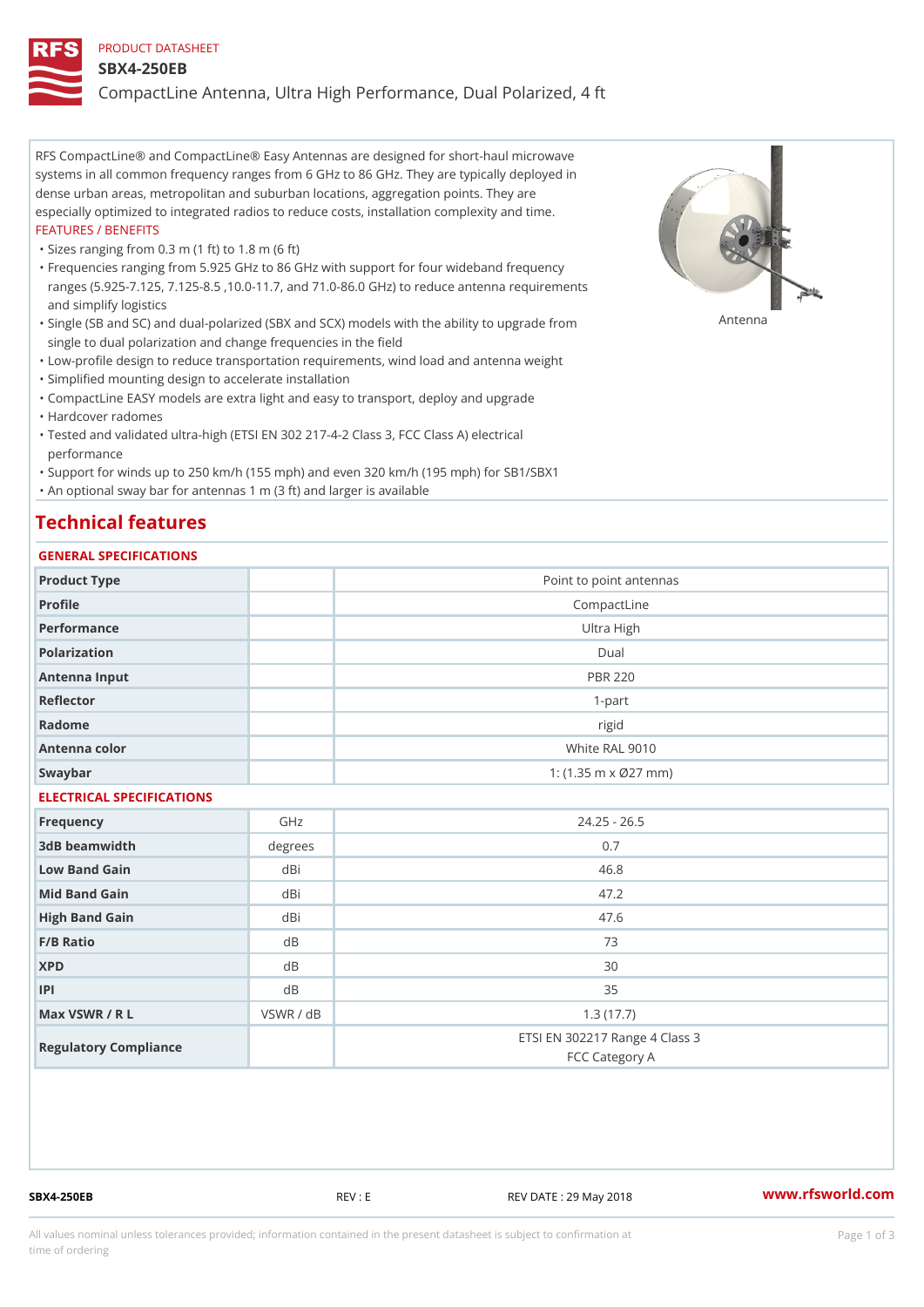## PRODUCT DATASHEET

## SBX4-250EB

CompactLine Antenna, Ultra High Performance, Dual Polarized, 4 ft

| MECHANICAL SPECIFICATIONS                           |              |              |                                                   |  |
|-----------------------------------------------------|--------------|--------------|---------------------------------------------------|--|
| Diameter                                            |              | ft $(m)$     | 4(1.2)                                            |  |
| Elevation Adjustment                                |              | degrees      | ± 15                                              |  |
| Azimuth Adjustment                                  |              | degrees      | ± 15                                              |  |
| Polarization Adjustment                             |              | $degree$ :   | Dual                                              |  |
| Mounting Pipe Diameter<br>minimum                   |              | $mm$ (in)    | 114(4.5)                                          |  |
| Mounting Pipe Diameter<br>maximum                   |              | $mm$ (in)    | 114(4.5)                                          |  |
| Approximate Weight                                  |              | kg (lb)      | 30(66)                                            |  |
| Survival Windspeed                                  |              | $km/h$ (mph) | 200 (125)                                         |  |
| Operational Windspeed                               |              | $km/h$ (mph) | 200 (125)                                         |  |
| <b>STRUCTURE</b>                                    |              |              |                                                   |  |
| Radome Material                                     |              |              | rigid                                             |  |
| FURTHER ACCESSORIES                                 |              |              |                                                   |  |
| optional Swaybar                                    |              |              | 1: SMA-SK-4 (1.35 m x Ø33 mm)                     |  |
| Further Accessories                                 |              |              | SMA-SKO-UNIVERSAL : Universal sway bar fixation l |  |
| MOUNTOUTLINE                                        |              |              |                                                   |  |
| $Dimension_A$                                       | m m<br>(in)  |              | 1262(49.7)                                        |  |
| $Dimension_B$                                       | m m<br>(in)  |              | 608 (23.9)                                        |  |
| $Dimen sion_C$                                      | m m<br>(i n) |              | 270 (10.6)                                        |  |
| $Dim_D -$<br>$114$ m m $(4.5$ _ ir $)$ $R$ ii p $e$ | m m          |              | 358 (14.1)                                        |  |
| $Dimension$ = E                                     | m m<br>(i n) |              | 59(2.3)                                           |  |
| $Dimension_F$                                       | m m<br>(in)  |              | 230(9.1)                                          |  |
| $D$ imension_G                                      | m m<br>(in)  |              | 186(7.3)                                          |  |

SBX4-250EB REV : E REV : REV DATE : 29 May 2018 WWW.rfsworld.com

All values nominal unless tolerances provided; information contained in the present datasheet is subject to Pcapgelio an atio time of ordering